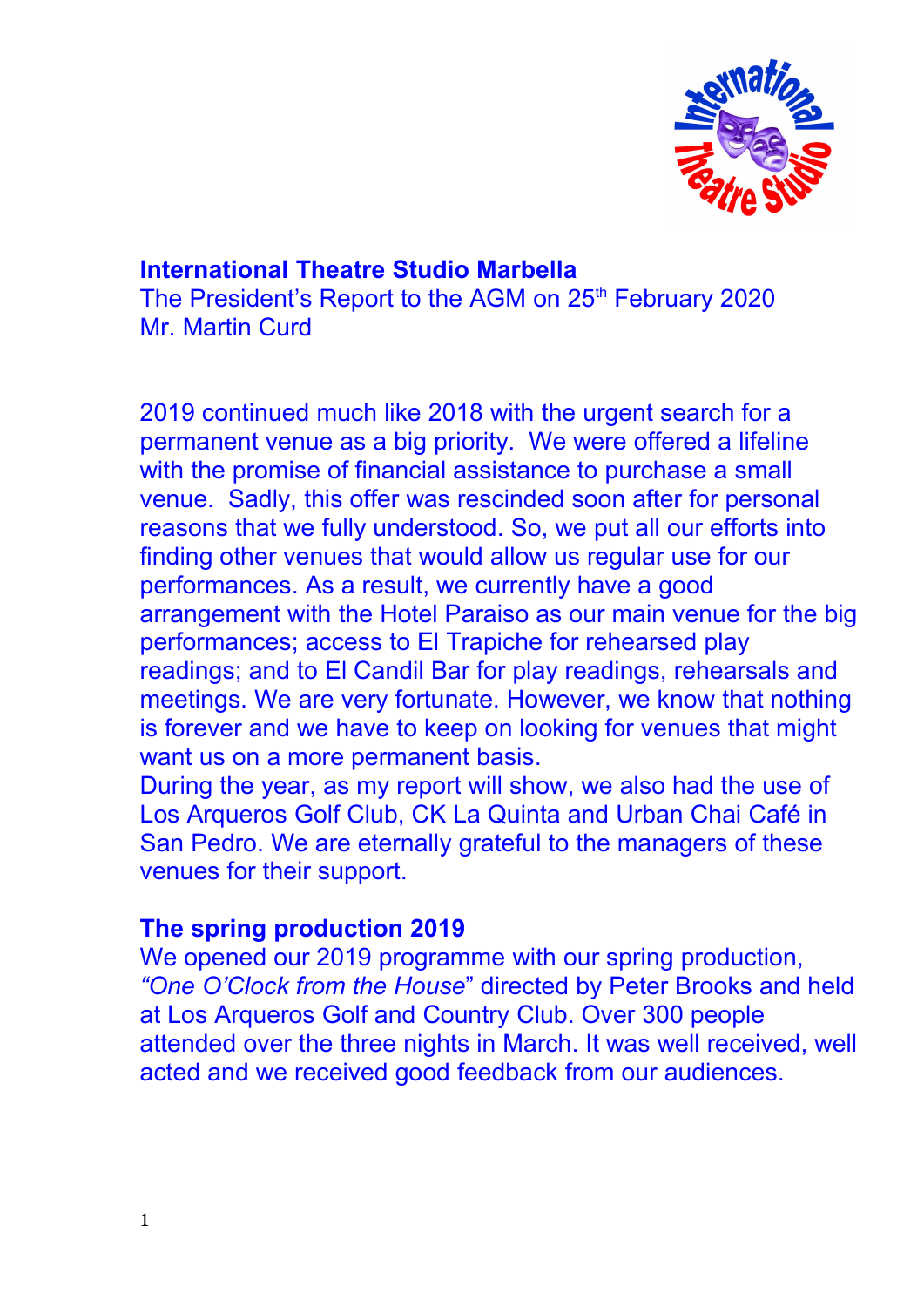# **The Lark in the Park**

The charity for 2019 was *"Alzheimers and Dementia Support International"* and we raised 2066 € for them and 2224 € was added to our funds. We are very grateful to everyone who made this annual event another successful one. Sincere thanks go to our entertainers for their time that they gave for free for the charity.

This was the first time that we had ever allocated part of the funding to ITS but we have to meet the requirements of our statutes "*to cultivate and develop a love of theatre by providing access to plays* " and our bank balance was diminishing due to the storage costs, as these are our second biggest expense after storage costs.

This year's Lark in the Park will be held on Sunday 7<sup>th</sup> July 2020 subject to the agreement of the Benahavis town hall for the use of the park. The chosen charity is "*Asociacion Adintre*". They support people who are homeless, those who are living in poverty and those who are socially excluded. They run a day centre proving showers, meals, laundry, haircuts, chiropody, and access to a social worker, health care and a food bank.

# **Rehearsed play readings**

We provided three exceptional rehearsed play readings thanks to the talented directors that we have who always step forward to do these.

- 1. Veronica Del Cerro directed '*The Importance of Being Earnest"* on 3rd July 2019 at El Trapiche.
- 2. Peter Brooks directed two short plays: *"Words of Advice"* and "*Hands Across the Sea*" on the 18<sup>th</sup> September 2019 at CK La Quinta.
- 3. June Rendle directed "*The Wisdom of Eve"* on 22nd January 2020 at El Trapiche.

We are indebted to Veronica, Peter and June for their expertise, skill and enthusiasm for their work on these evenings. We know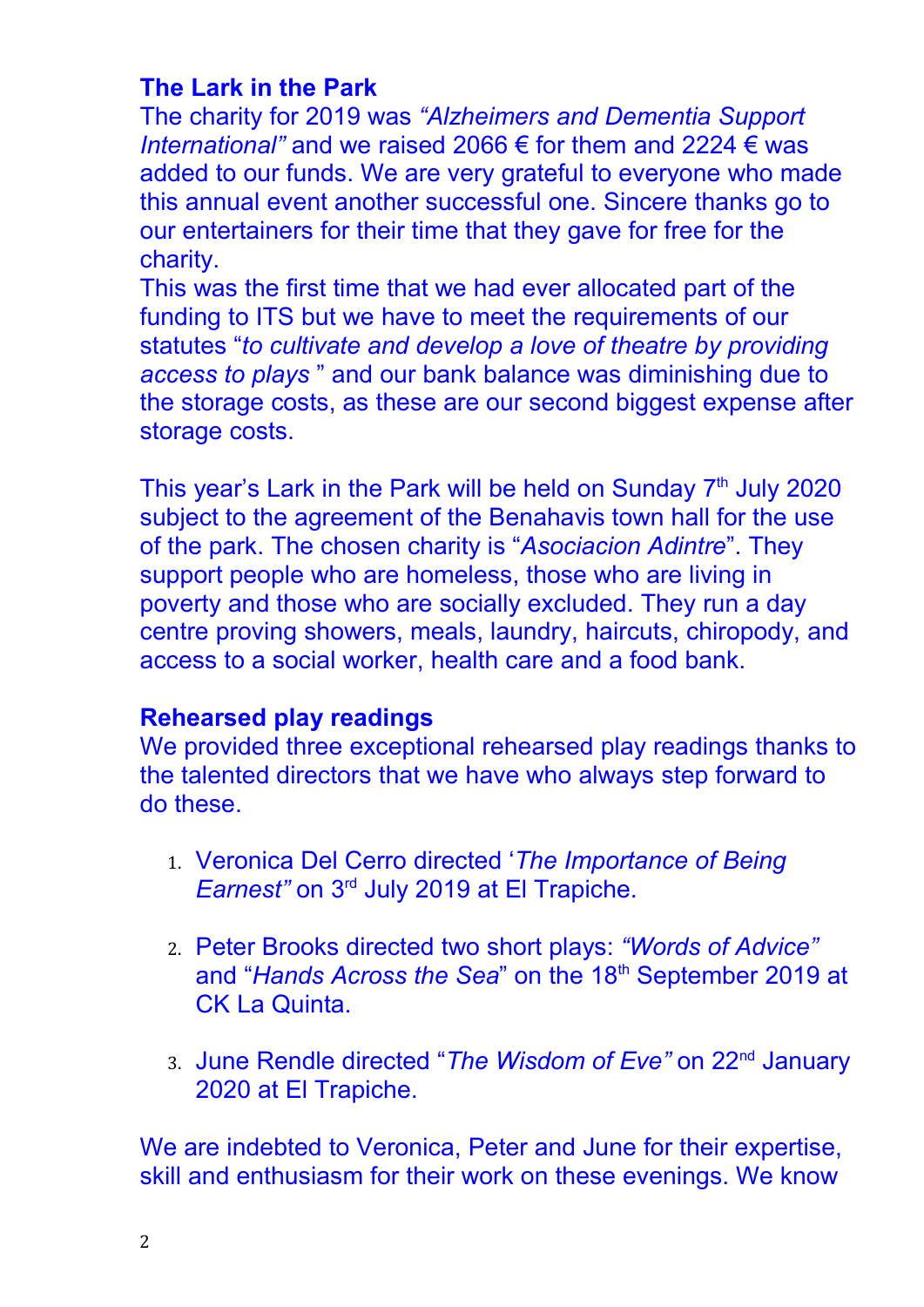that our audiences love these events and they are always well attended. Thank you to each of you.

#### **Play Reading evenings**

We held three well received play readings. Thank you to the organisers of these events, which are always fun and add to our yearly offerings.

### **The autumn production**

Diana King directed: *"Don't Dress for Dinner"* at the Hotel Paraiso and 266 attended over three nights in October. This hilarious play had the audiences giving us standing ovations at the end of each night and such wonderful feedback. I am sure that the new venue helped (along with it's well stocked bar). Peter Brooks will be directing there again in spring for '*Towards Zero'* by Agatha Christie.

### **Auditions**

We held several audition evenings last year and these were well attended and gave us the opportunity to meet new members, and offered new people an opportunity to participate. The most recent one was Peter's auditions on the 29<sup>th</sup> January for the spring 2020 production of "*Towards Zero*" by Agatha Christie.

#### **Cancellations**

Sadly, we had to cancel three events this year due to unforeseen circumstances. The murder mysteries promised for April could not be cast as the dates clashed with the rehearsals for spring production. The November play reading due to be held at Urban Chai clashed with a meeting of Thespa in Fuengirola that involved 11 of our members. The Stagecraft event planned for October was also a casualty but it will be re-arranged for later this year. We do not make changes easily to events organised and publicised but sometimes it has to happen. We apologise for any inconvenience.

#### **Storage of our sets and equipment**

The largest expenditure in our budget is for storage costs and you will be aware that we reduced these several years ago. However, since the loss of the Atalaya Park hotel these costs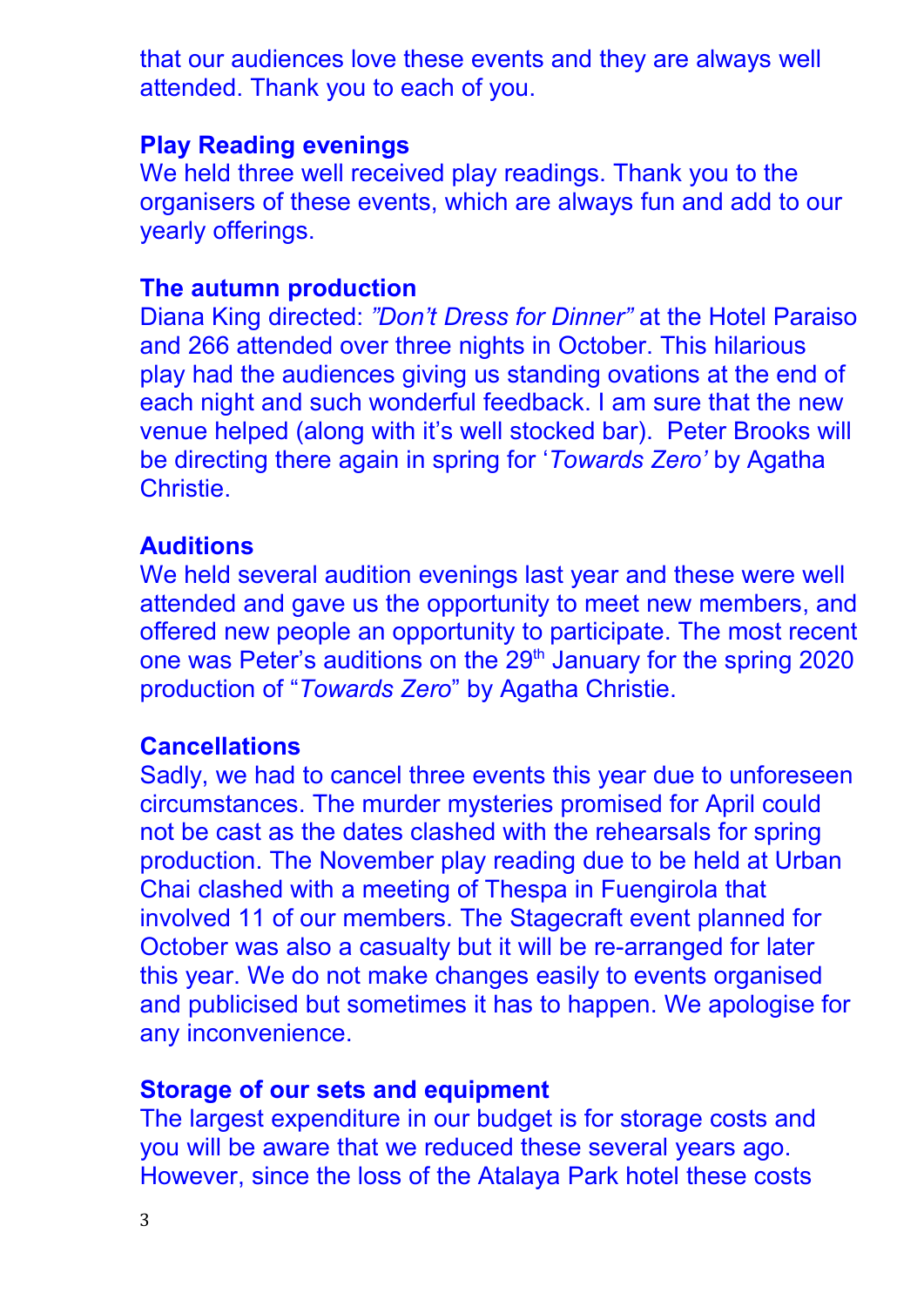have crept up again. We were lucky to be able to use a space that Eileen and Keith Audas had in their home; and a space in Sabinillas loaned to us. Fortunately, the Hotel Paraiso has allowed us to store the stage in the hotel and this has allowed us to reduce the amount of storage needed. We are very grateful to Eileen and Keith, and to Christa for their generosity.

### **Resignations**

You will see from the agenda that Karl Maresz has decided to resign from the Board. Karl has worked tirelessly and without fuss on all our sets over the years. He has worked with the directors to design and build the set for each of our major performances and many of our rehearsed readings. He has produced plays for us and has been stage manager. Our storeroom is immaculate under his management; he has everything well organised. He has organised the transportation and storage of all the sets and equipment for many years and are very sad to see him leave. But we are eternally grateful to him for all his work and for his presence on the Board since 2009. Thank you Karl.

Sadly, Russell Hood has also resigned and we will miss him too. Russell has acted in several plays in recent years. We hope to entice him back if he moves closer to the area again.

Last year we reported that Andrew Gommersall had resigned from the Board but that he would still be involved in ITS. Sadly he and Veronica Del Cerro have now moved to the north of Spain. We will miss them both and their enthusiasm, but of course we wish them well.

## **New Board members**

Pat Kelly and Jane Cartwright have agreed to join the Board. We hope you will support their appointment as they both bring varied experiences and expertise to the Board.

Last year we reported that Sheila Mellor had had to resign from the Board but we are delighted to tell you that she was only away for a few months and has since returned and picked up the membership secretary role again. Thanks to to Eileen Audas for doing this job in her absence.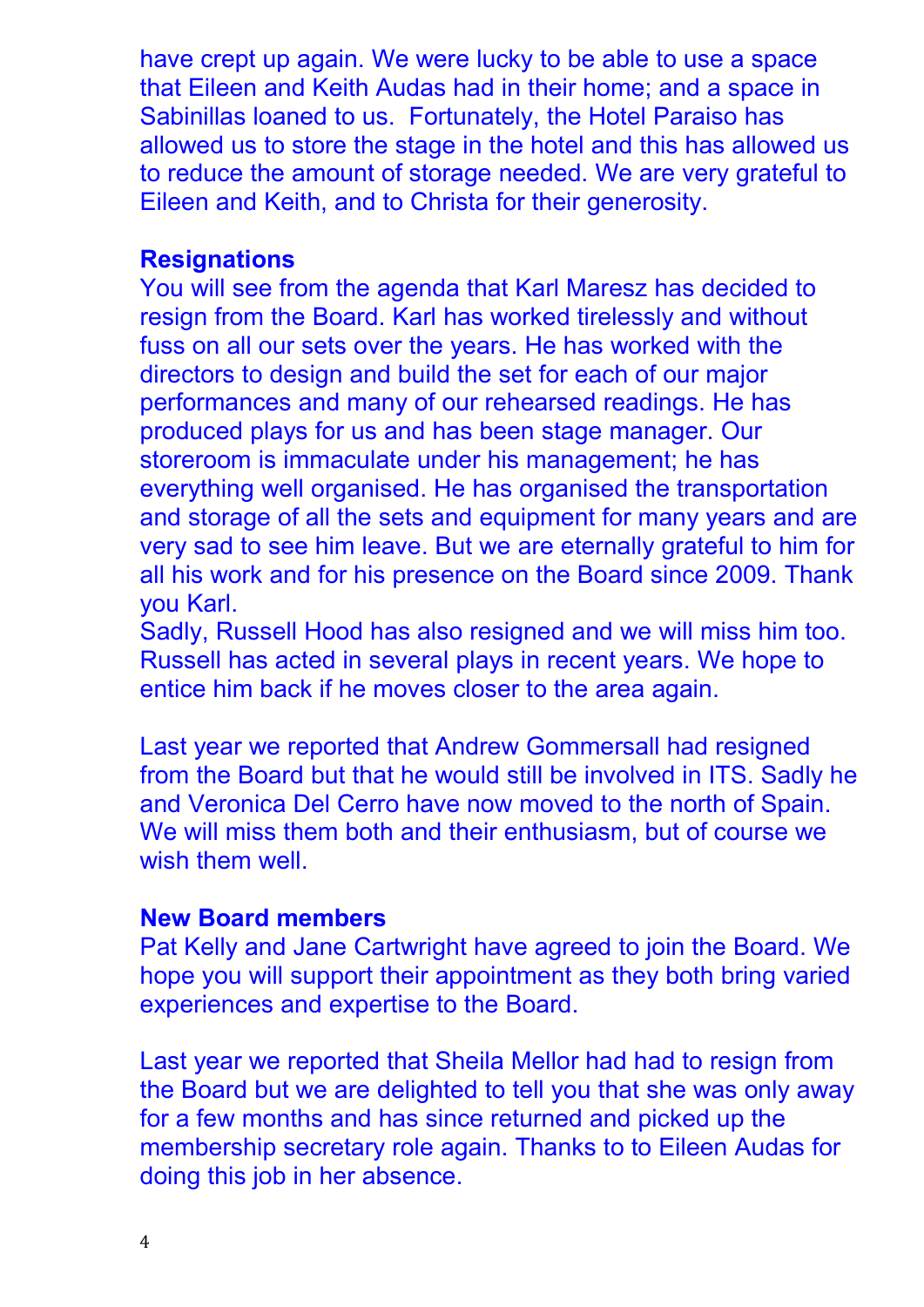I am very lucky to work with a very dedicated team of Board members who commit to a monthly meeting to plan all our events. I would like to thank them all most sincerely for all their work.

# **Communication**

We have produced several newsletters since the last AGM to help to keep everyone informed about what is happening. Ruth, our secretary, writes these for us. PJ keeps our Facebook page up to date too. Nina, our brilliant web master, keeps the website up to date.

## **Membership**

We have many new members this year and the average age of our membership is actually decreasing as we attract younger people. The pool of talent is increasing and this can only be a good thing. It is not that long ago that we had a shortage of male actors but this has changed too. Thank you to Eileen and Sheila for their work on membership during the last year. We desperately need volunteers for work back stage on lighting and technical support, set design and construction and stage management. Please let us know if you are interested or have anyone in mind that could help

## **Honorary members**

Since ITS began in late 1975, we have never had any honorary members and we only have six life members. The life members, with a two exceptions, purchased the life membership many years ago as a way to raise funds for ITS. The Board feels it is now time to identify individuals who have contributed exceptionally to the success of ITS over many years. We are proposing Ann Shaw and Fred Wallis as honorary members posthumously plus Barbara Mitchell and Peter Rogers as honorary members.

Sandra will now say a few words about each of them.

## **Thank you**

I would like to thank everyone who has contributed to the success of ITS over the last year. And I do mean everyone, no